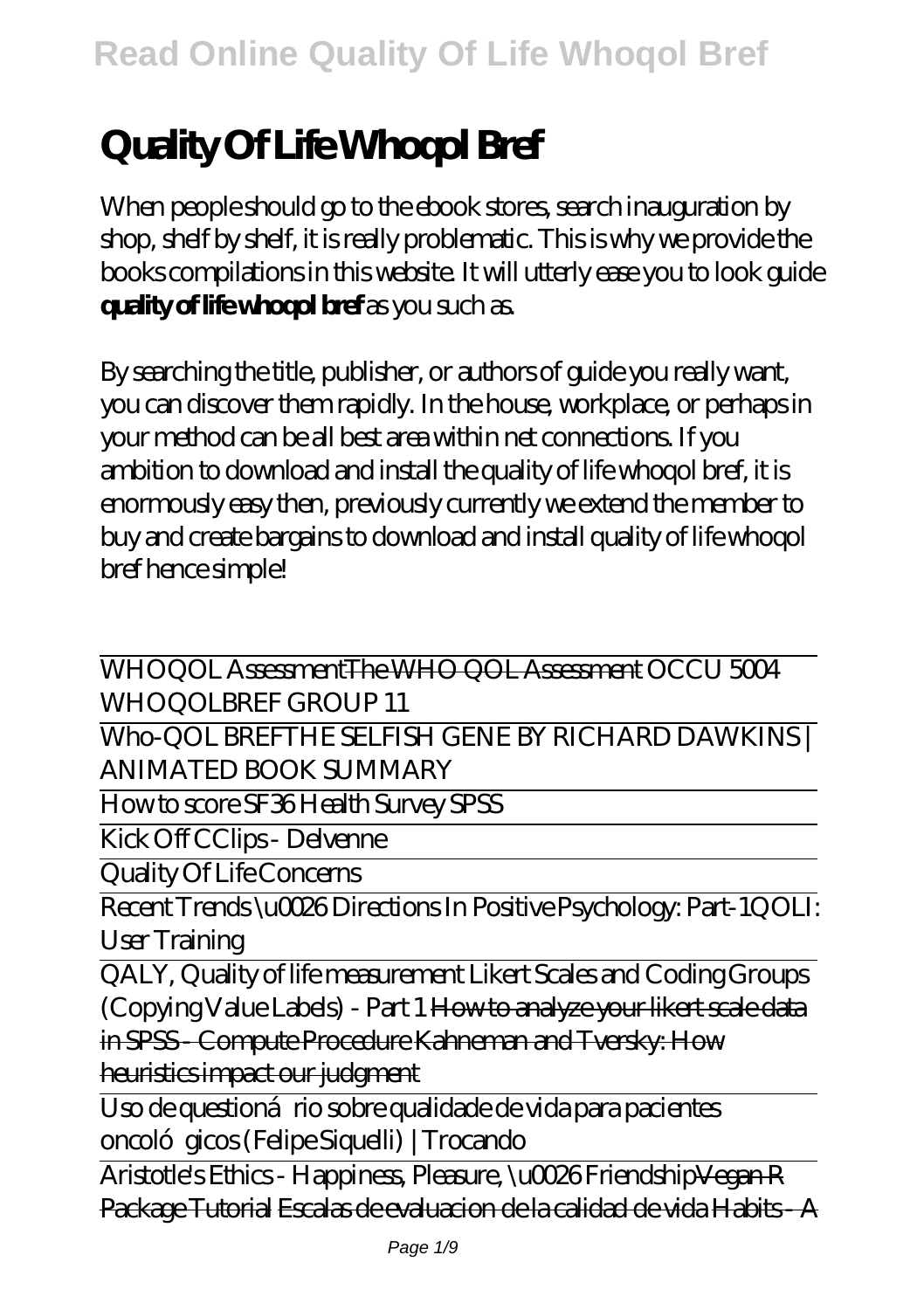#### Closer Look (Aquinas 101)

Arete: The Concept of ExcellenceKaplan-Meier Demo **Computing Scale Scores in SPSS using Syntax** *Role of Homeopathy in Acute Alcohol Withdrawal Syndrome* Recovery in Eating Disorders *Predictably Irrational - basic human motivations: Dan Ariely at TEDxMidwest* Arationality vs. Irrationality in Behavioral Economics: What's the difference?

Assessing Quality of Life and Making Medical Decisions in the Animal Shelter - conference recording**Administrators: Domain 1 Scoring** Expressing prognosis with life tables *Aristotle on Qualities, Habits, and Dispositions (Categories, c.8) - Philosophy Core Concepts* **Quality Of Life Whoqol Bref**

QUALITY OF LIFE (WHOQOL) -BREF. The World Health Organization Quality of Life (WHOQOL)-BREF © World Health Organization 2004 All rights reserved. Publications of the World Health Organization can be obtained from Marketing and Dissemination, World Health Organization, 20 Avenue Appia, 1211 Geneva 27, Switzerland (tel: +41 22 791 2476; fax: +41 22 791 4857; email: bookorders@who.int).

#### **QUALITY OF LIFE (WHOQOL) -BREF**

WHO Quality of Life-BREF (WHOQOL-BREF) The World Health Organization Quality of Life (WHOQOL) project was initiated in 1991. The aim was to develop an international cross-culturally comparable quality of life assessment instrument. It assesses the individual's perceptions in the context of their culture and value systems, and their personal goals, standards and concerns.

#### **WHO | WHO Quality of Life-BREF (WHOQOL-BREF)**

The WHOQOL-BREF contains two items from the Overall Quality of Life and General Health, and one item from each of the 24 facets included in The WHOQOL-100. Recent analysis of The WHOQOL-100 structure has suggested the possibility of merging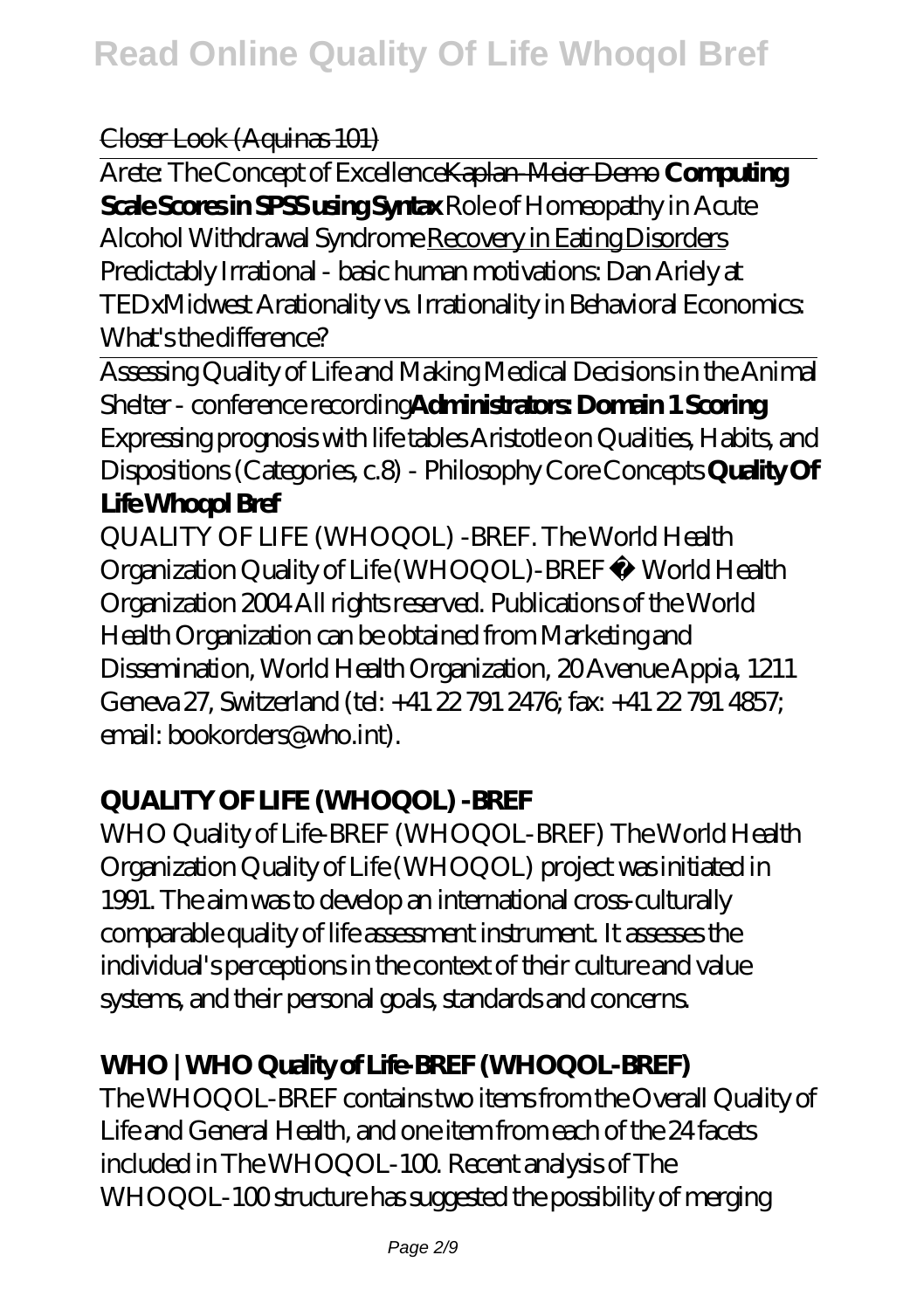domains 1 and 3, and also merging domains 2 and 6, thereby creating four domains of quality of life. In our current approach to scoring the WHOQOL-BREF, these domains have been merged therefore and four major domains are assessed: physical, psychological, ...

# **WHO | WHOQOL: Measuring Quality of Life**

WHOQOL-BREF Introduction, Administration, Scoring and Generic Version of the Assessment Introduction The WHOQOL-100 quality of life assessment was developed by the WHOQOL Group with fifteen international field centres, simultaneously, in an attempt to develop a quality of life assessment that would be applicable cross-culturally.

## **WHOQOL-BREF INTRODUCTION, ADMINISTRATION, SCORING AND ...**

WHOQOL-BREF is an abbreviated generic Quality of Life Scale developed through the World Health Organization. The SeaQoL Group is the location of the US WHOQOL Center and distributes the US English version of the WHOQOL-100 and WHOQOL-BREF. Our office handles the US English version only. If you are interested in translations of the WHOQOL-BREF instrument, please contact the World Health Organization (WHO) field center WHOQOL instrument coordinator.

# **World Health Organization Quality of Life Instruments ...**

The WHOQOL-BREF measures quality of life across 4 domains (Physical Health, Psychological, Social Relationships, and Environment). The measure is calculated by summing the point values for the questions corresponding to each domain and then transforming the scores to a 0-100 point interval, or alternatively, a 4-20 point interval (see 'Supporting literature' for more information on this ...

# **Free Online WHOQOL-BREF Score Calculator - NeurologyToolKit**

To measure the quality of life of individuals and populations. The Page 3/9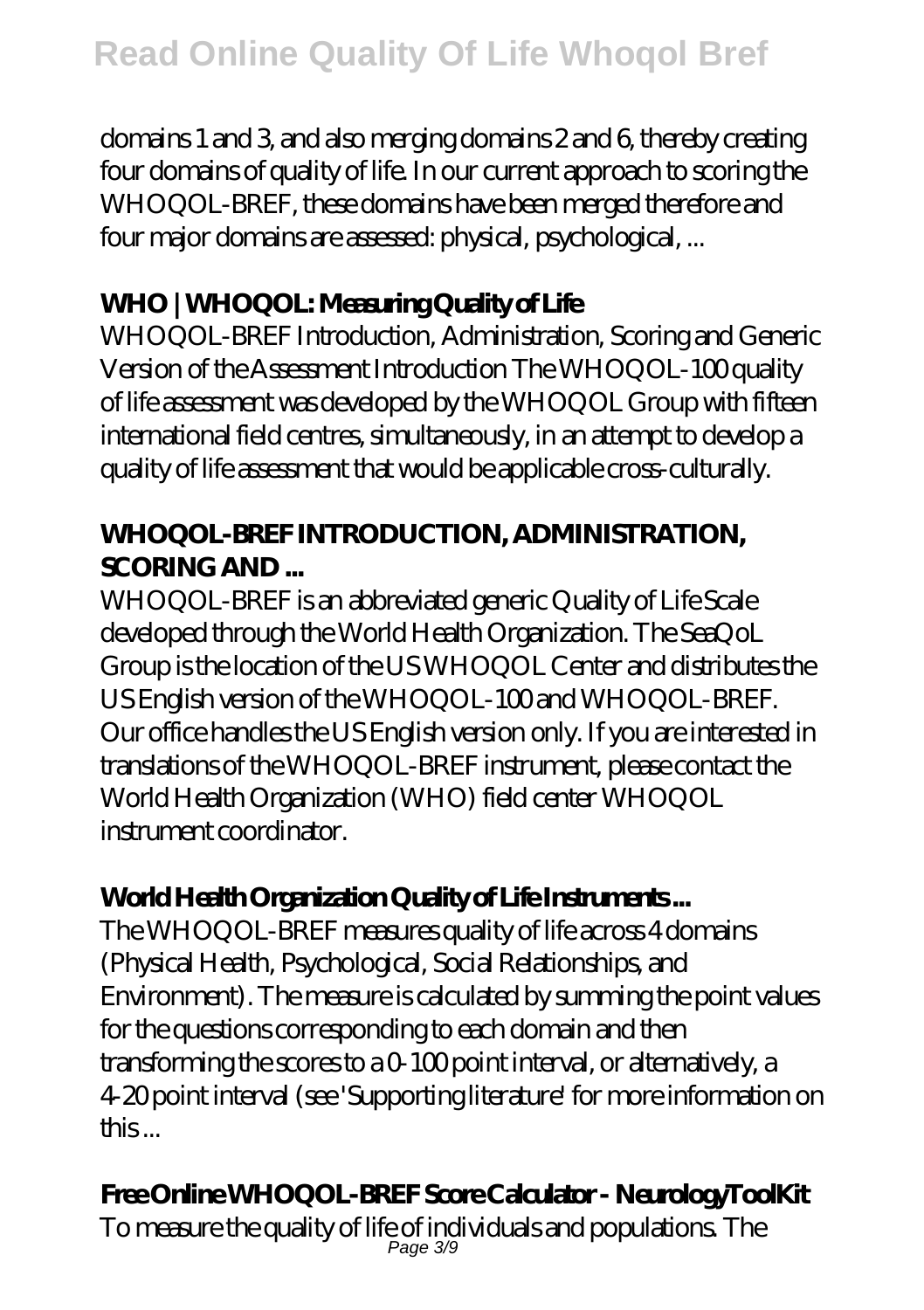WHOQOL-BREF is a shorter version of the WHOQOL-100. Both were developed by the World Health Organisation (WHO) and published in 1995. It was developed over several years and from 15 centres around the world.

#### **WHOQOL-BREF - Physiopedia**

The World Health Organization Quality of Life – BREF (WHOQOL-BREF) is a self-report questionnaire which assesses 4 domains of quality of life (QOL): physical health, psychological health, social relationships, and environment. In addition, there are 2 items that measure overall QOL and general health.

#### **World Health Organization Quality of Life- BREF (WHOQOL ...**

WHO defines Quality of Life as an individual's perception of their position in life in the context of the culture and value systems in which they live and in relation to their goals, expectations, standards and concerns.

#### **WHO | WHOQOL: Measuring Quality of Life**

Overview. The WHOQOL is a quality of life assessment developed by the WHOQOL Group with fifteen international field centres, simultaneously, in an attempt to develop a quality of life assessment that would be applicable cross-culturally. Adaptations have been developed for people with HIV (WHOQOL-HIV) and an additional 32 item instrument has been developed to assess aspects of Spirituality, Religiousness and Personal Beliefs (WHOQOL-SRPB).

#### **WHO | The World Health Organization Quality of Life (WHOQOL)**

The core WHOQOL instruments can assess quality of life in a variety of situations and population groups. In addition, modules are being developed to allow more detailed assessments of specific populations (e.g. cancer patients, refugees, the elderly and those with certain diseases, such as HIV/AIDS.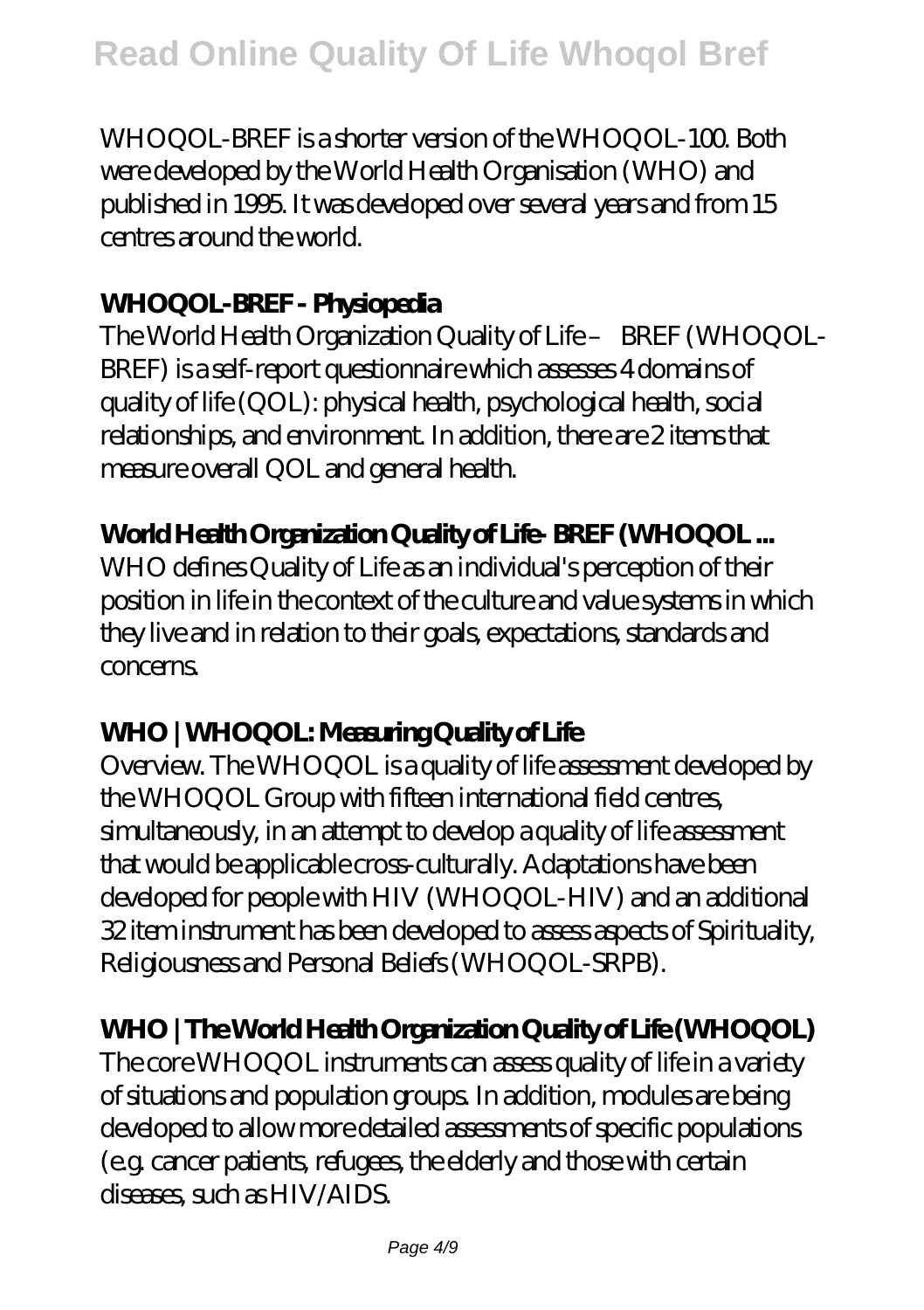#### **WHO | WHOQOL: Measuring Quality of Life**

The WHOQOL-BREF assesses quality of life (QOL) within the context of an individual's culture, value systems, personal goals, standards and concerns.

# **WHO Quality of Life-BREF (WHOQOL-BREF) | RehabMeasures ...**

The WHOQOL-BREF was developed in to look at domain level profiles which assess quality of life. Quality of life is defined by the WHO as "individuals' perceptions of their position in life in the context of the culture and value systems in which they live and in relation to their goals, expectations, standards and concerns".

#### **Quality of Life | WHOQOL-BREF - Greenspace Mental Health ...**

Quality of life (QOL) is an important health outcome in people with chronic conditions like diabetes and WHOQOL-BREF is a popular instrument used worldwide to assess QOL. However, QOL varies considerably from society to society depending on the culture of the person. Hence, the WHOQOL-BREF was translated to the local language, Malayalam.

# **Validation of WHOQOL-BREF in Malayalam and Determinants of ...**

Quality of life is defined by the WHO as "individuals' perceptions of their position in life in the context of the culture and value systems in which they live and in relation to their goals, expectations, standards and concerns". It is a broad

## **WHOQOL - WHO | World Health Organization**

World Health Organisation Quality of Life as- sessment – the WHOQOL-100- is a cross-cultur- ally valid assessment of wellbeing. Assessment is operationalized through 100 items representing 25...

# **The World Health Organization's WHOQOL-BREF quality of ...**

The World Health Organization quality of Life (WHOQOL-BREF) Page 5/9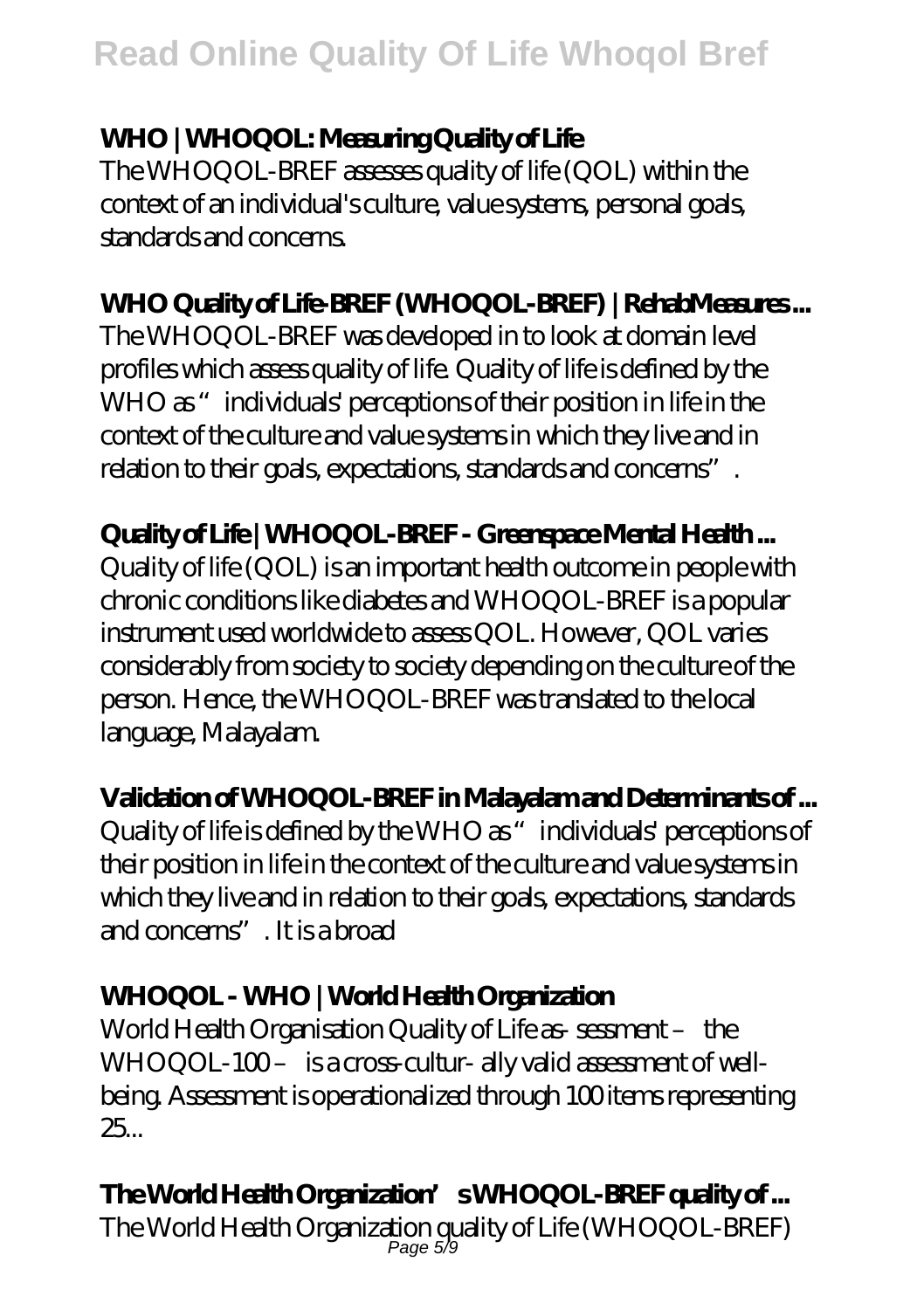questionnaire: Translation and validation study of the Iranian version. Journal of School of Public Health and Institute of Public Health Research. 2006; 4 (4) 10. Stewart AL, Berry SD.

#### **Quality of Life in Patients with Type 2 Diabetes ...**

The WHOQOL-BREF instrument, developed by the World Health Organization (WHO), measures four domains of quality of life: physical, psychological, social and environmental with its 26 items. It was devised from a cross-cultural methodology to be used in epidemiological studies and in transcultural investigations [ 5, 6 ].

The aim of this encyclopedia is to provide a comprehensive reference work on scientific and other scholarly research on the quality of life, including health-related quality of life research or also called patientreported outcomes research. Since the 1960s two overlapping but fairly distinct research communities and traditions have developed concerning ideas about the quality of life, individually and collectively, one with a fairly narrow focus on health-related issues and one with a quite broad focus. In many ways, the central issues of these fields have roots extending to the observations and speculations of ancient philosophers, creating a continuous exploration by diverse explorers in diverse historic and cultural circumstances over several centuries of the qualities of human existence. What we have not had so far is a single, multidimensional reference work connecting the most salient and important contributions to the relevant fields. Entries are organized alphabetically and cover basic concepts, relatively well established facts, lawlike and causal relations, theories, methods, standardized tests, biographic entries on significant figures, organizational profiles, indicators and indexes of qualities of individuals and of communities of diverse sizes, including rural areas, towns, cities, counties, provinces, states, regions, countries and groups of countries.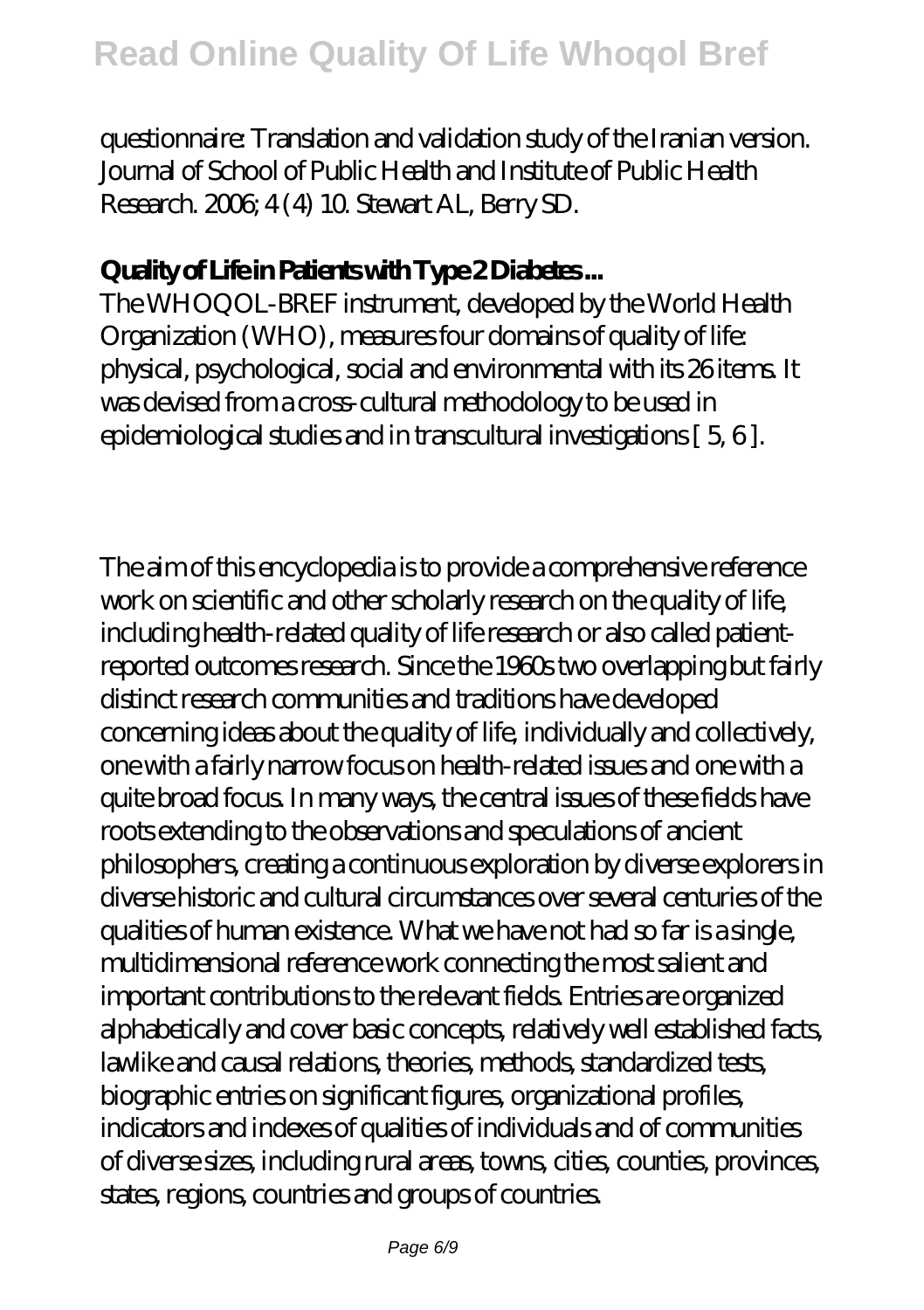2004 A IN BOOK OF THE YEAR AWARD WINNER! This Text Facilitates Researching Clinical Concepts And Will Enhance The Focus On Linking Clinical Variable Assessments With Routine Measurement Of Everyday Clinical Interventions. With This Book, Students Will Be Able To: Review Available Instruments That Measure Select Clinical Phenomena; Review Selected Studies Employing Each Tool; Identify An Instrument' S Strengths And Weaknesses; And Develop Instruments For Cross-Cultural Research.

It's a core issue at the heart of elder care: while best-practice data exist for long-term care, quality of life as a concept, measure and standard for care outcomes remains elusive. The result of an ambitious European research initiative, the Care Keys Project addresses quality of life issues among frail, care-dependent seniors, taking their social as well as health needs into account. This resulting volume explains the theory behind Care Keys, its methodology, empirical findings, and practical considerations in promoting effective, efficient elder care aimed at social and emotional well-being and including disabled and cognitively impaired patients.

This special issue of the journal Aphasiologyis dedicated to the topic of quality of life in aphasia.

Background: For the implementation of preventive and interventive public health policies in a developing country, such as Brazil, it is important that individuals participate in the discussion of proposals for designing a health public policy. For this reason, assessing the individualu2019s perception of their quality of life is crucial. Ate the same time, it is necessary to finf alternatives to assess a great number of people in order to diminish costs and optimizing time.Purpose: Assessing the quality of life of public servants in a southeastern Brazilian city and analyzing the internal consistency, validity and Page 7/9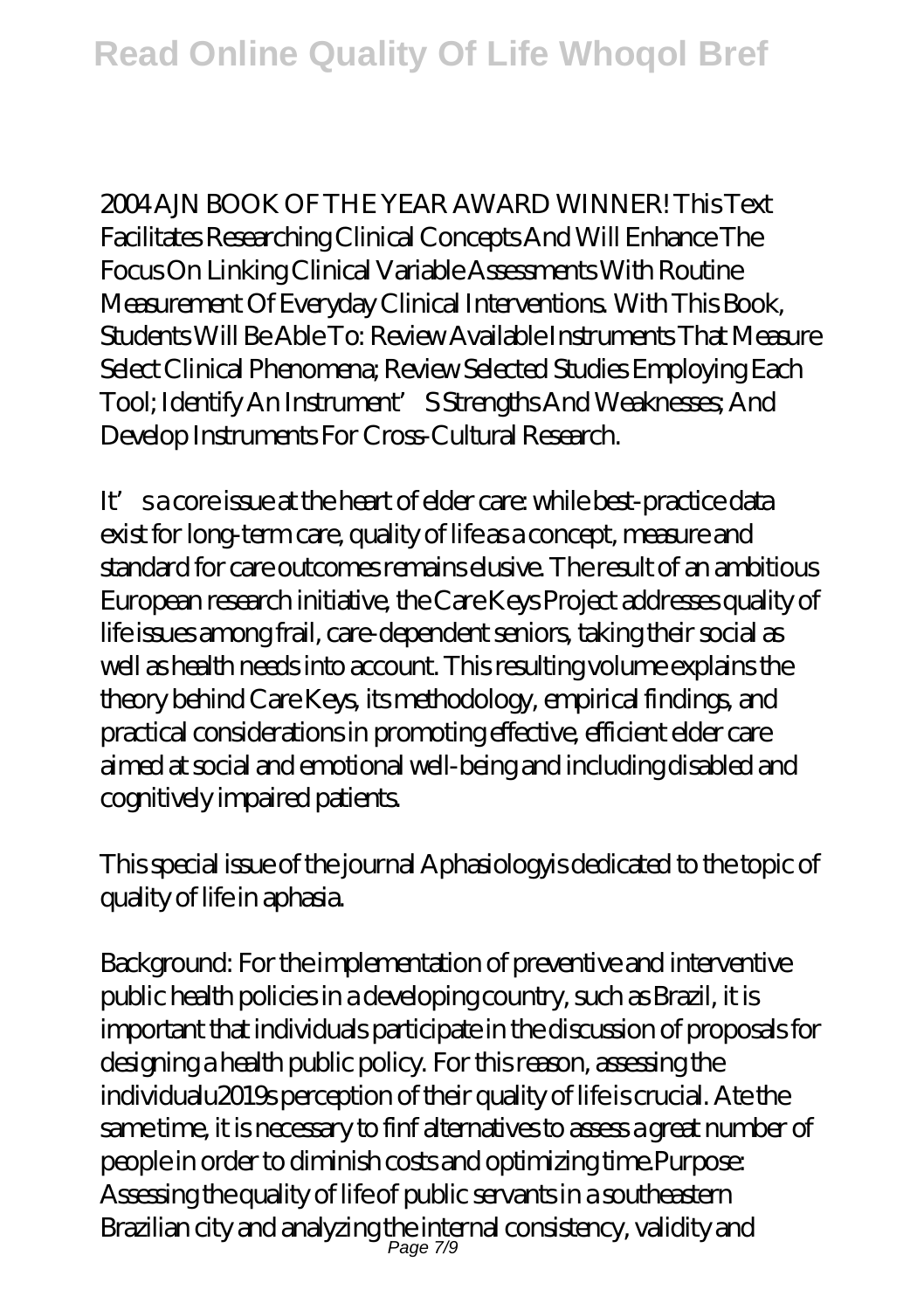# **Read Online Quality Of Life Whoqol Bref**

realiability of The web-form of WHOQOLBREF.Method: 565 public servants participated, 29% male, 71% female, 56.8% are between 41 and 60 years old. WHOQOLBREF which is an instrument for data collection regarding quality of life was used in a web-form. This instrument assesses the individualsu2019 perception of their position in life in various contexts: environmental, physical, psychological and social domain. Conclusion: The internal consistency of the instrument items, assessed by stratified Cronbach's alpha, was high (> 0.91) in all the domains evaluated. WHOQOL-BREF showed to be an economic and fast way of collecting data in developing countries such as Brazil.

The EUROHIS project has focused on the comparability of health surveys and has uncovered some of the problems that arise when attempts are made to compare data from different countries. Of course, similar problems of cross-cultural comparability also arise when comparing data from other sources, such as health registers, and are just as complex and difficult to tackle. One of the main advantages of health surveys, however, is the relatively low cost and time involved in adapting them according to the needs of health policy-makers. The output from the EUROHIS project provides researchers and policymakers with a set of recommended common instruments for the measurement of eight health indicators. The development of these instruments has required careful consideration of relevant common concepts and how these should be defined and operationalized. The instruments are freely available for use by all countries, with the aim of enhancing national health information systems and facilitating crossnational comparisons of health data.

This is the first introductory text to offer a critical overview of the concept of quality of life and the ways in which it is researched. Using an inter-disciplinary approach, the book covers every aspect of the concept and its application.

Design Principles and Analysis Techniques for HRQoL Clinical Page 8/9